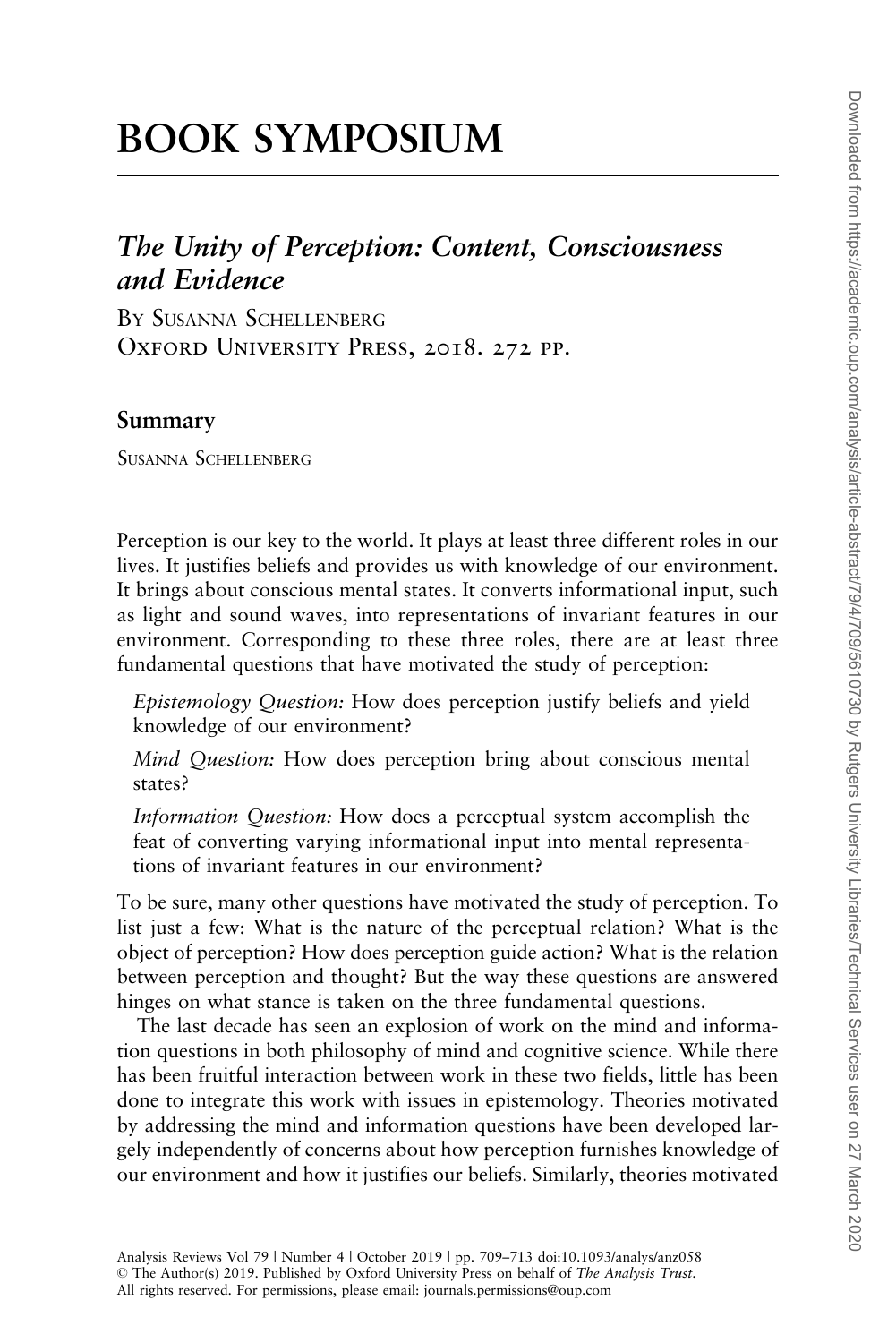by addressing the epistemology question have been developed largely independently of concerns about how perception brings about conscious mental states. To be sure, most accounts of perceptual justification rely heavily on the idea that perception justifies beliefs in virtue of its phenomenal character. However, such accounts typically take it as given that perception provides evidence and immediately proceed to address the question of what the relationship is between such evidence and relevant beliefs.

This split between philosophy of mind and cognitive science on the one side and epistemology on the other has hindered our understanding of perception. Questions in philosophy of mind are intimately connected with questions in epistemology, in particular with regards to perception: the role of perception in yielding conscious mental states is not independent of its role in justifying our beliefs and yielding knowledge. If this is right, then perception should be studied in an integrated manner.

The Unity of Perception develops a unified account of the phenomenological and epistemological role of perception that is informed by empirical research. As such, it develops an account of perception that provides an answer to the first two questions, while being sensitive to scientific accounts that address the third question.

The key idea is that perception is constituted by employing perceptual capacities – for example, the capacity to discriminate and single out instances of red from instances of blue. Perceptual content, consciousness and evidence are each analysed in terms of this basic property of perception. Employing perceptual capacities constitutes phenomenal character as well as perceptual content. The primacy of employing perceptual capacities in perception over their derivative employment in hallucination and illusion grounds the epistemic force of perceptual experience. In this way, the book provides a unified account of perceptual content, consciousness and evidence. What unifies the account is perceptual capacities. Due to the grounding role of perceptual capacities, I call the view *capacitism*. In a nutshell, the book could be summed up with: capacities first. The view treats capacities as explanatory basic and analyses representation, consciousness, evidence, justification and knowledge in terms of the capacities employed.

Such a unified account of perception opens up a new understanding of the nature of perceptual content, perceptual particularity, the phenomenological basis of evidence, the epistemic force of evidence, the origins of perceptual knowledge, the relationship between content and consciousness, as well as the relationship between consciousness and reference. Moreover, it clears the way for solving a host of unresolved problems, such as the relation between attention and perceptual knowledge, the linguistic analysis of perceptual reports, the relation between acquaintance and awareness, the rational role of perceptual experience and the perceptual basis for demonstrative reference.

One larger aim of The Unity of Perception is to bring back mental capacities as a way of analysing the mind. The notion of a capacity is deeply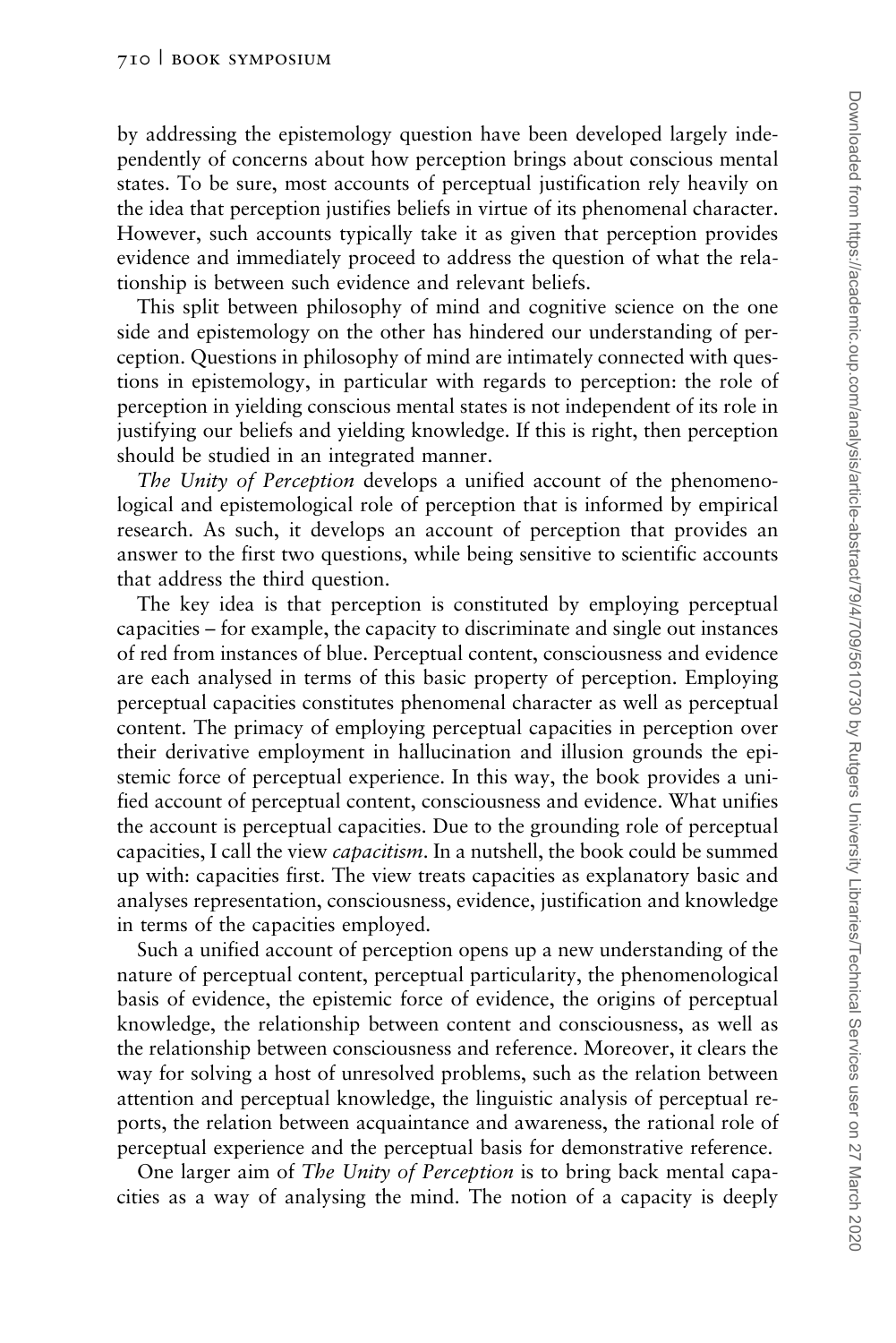entrenched in psychology and the brain sciences. Driven by the idea that a cognitive system has the capacity it does in virtue of its internal components and their organization, it is standard to appeal to capacities in cognitive psychology. Critical in the advent of the notion of capacity in cognitive psychology was Chomsky's distinction between competence and performance, where a competence is a cognitive capacity, and a performance is generated by employing a competence. In the case of language, a competence is a tacit grasp of the structural properties of a language and the performance is the production of utterances [\(Chomsky 1995\)](#page-4-0).

In contrast to the centrality of capacities in psychology and the brain sciences, questions about mental capacities have been neglected in recent philosophical work. This is surprising given their importance in the history of philosophy, in the work of Aristotle and Kant in particular. Until the beginning of the twentieth century, capacities and related concepts such as abilities, skills, powers and categories featured prominently in philosophical and scientific work on perception. Indeed, it was standard to analyse the mind in terms of capacities. With the linguistic turn, the norms changed and it became standard to analyse the mind in terms of representational content instead. No doubt the linguistic turn brought with it much clarity and precision. However, in side-lining capacities a great deal was lost. The good news is that we are not forced to choose between analysing the mind in terms of capacities and analysing it in terms of representational content. Indeed, I argue that employing mental capacities constitutes the representational content of mental states. My book develops the notion of capacities in light of empirical work in cognitive psychology, neuroscience and developmental psychology. While it is based in contemporary empirical research, it also harks back to a long tradition of analysing the mind in terms of capacities. It turns out that we can use contemporary insights and tools to modernize that tradition.

Analysing the mind in terms of capacities has many advantages. One central advantage is that it allows for a counterfactual analysis of mental states on three interrelated levels. On one level, we focus on the function of mental capacities. On a second level, we focus on the mental capacities employed irrespective of the context in which they are employed. Here, the focus is on what perception and corresponding cases of hallucination and illusion have in common. On a third level, we focus on the mental capacities employed, taking into account the context in which they are employed. Here, the focus is on the difference between cases in which a capacity fulfils its function (perception) and cases in which it fails to fulfil its function (hallucination and illusion). These terms are explained in detail in Chapter 2 of the book ([Schellenberg 2018\)](#page-4-0).

The book has four parts: foundations, content, consciousness and evidence. Each part develops a component of capacitism. It will be helpful to locate capacitism within the wider philosophical landscape. First, capacitism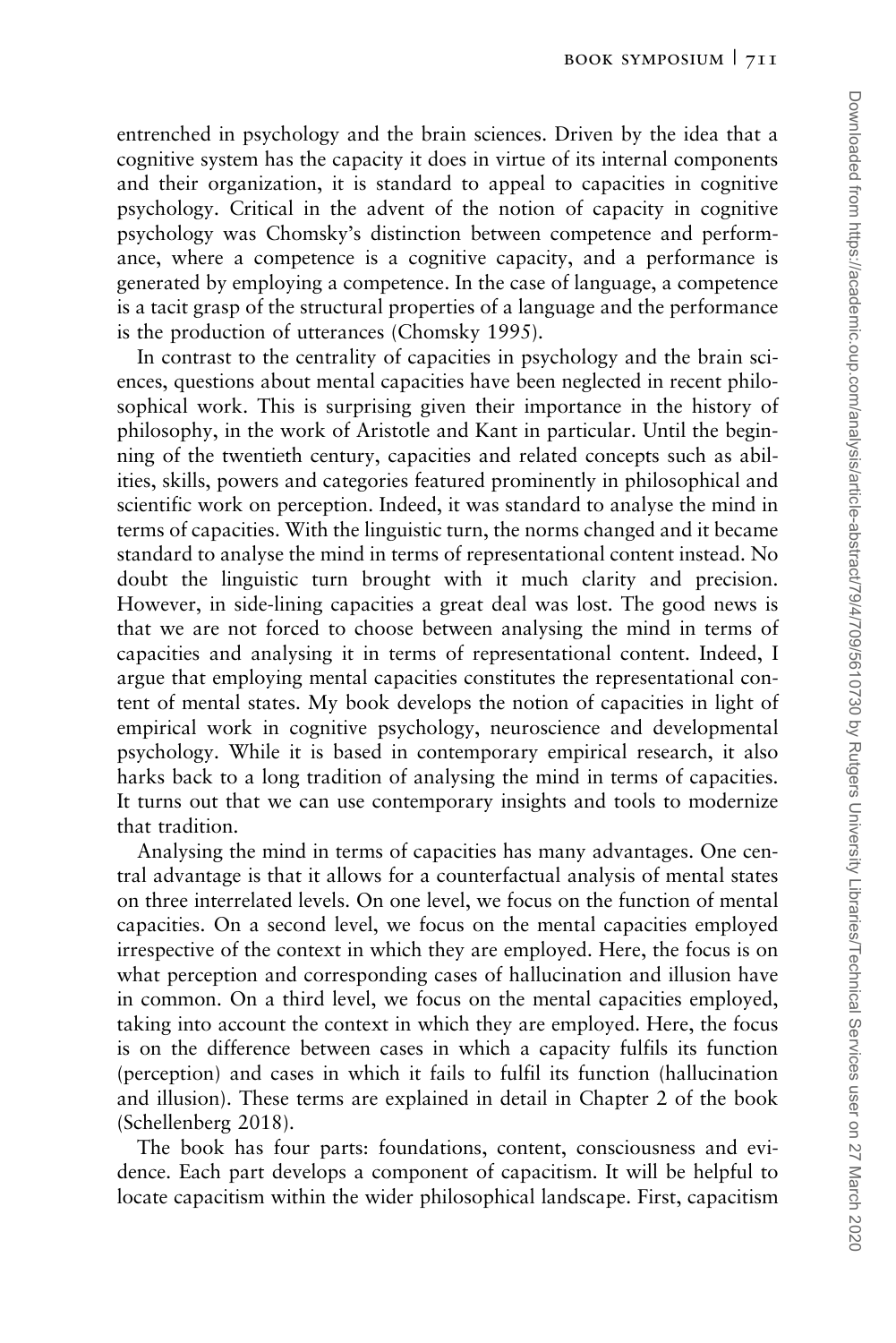grounds mental states, consciousness, evidence and content in the physical, non-mental world. In doing so, these features of the mind are rendered no less amenable to scientific investigation than any other features of the world. The naturalistic and physicalist view of perception presented shows how perception is our key to the world while situating perception within that world.

Second, capacitism is an externalist account of perceptual content, consciousness and evidence. It is an externalist account since the perceptual capacities that constitute these features of the mind function to discriminate and single out particulars in our environment. Due to this function, perceptual capacities connect us to our environment. While capacitism is an externalist view, it is one that does justice to the internalist elements of perceptual experience. In contrast to, say, orthodox versions of reliabilism, it makes room for the cognitive and epistemic role that conscious mental states play in our lives. Moreover, the capacities employed in perception can be employed derivatively in hallucination and illusion. While they do not fulfil their function when employed in hallucination and illusion, the capacities nonetheless function to discriminate and single out particulars, thereby providing a relation to how things would be were they to fulfil their function. By doing justice to the internalist elements of perceptual experience, capacitism is a modestly externalist view.

Third, capacitism is a common factor view of perception. The same perceptual capacities can be employed in perception, hallucination and illusion. The perceptual capacities employed constitute a metaphysically substantial common element. This common element shared by perceptions, hallucinations and illusions presents itself on three levels: representational content (Chs. 4 and 5), perceptual consciousness (Ch. 6) and phenomenal evidence (Chs. 7 and 8). Thus, capacitism is at its core non-disjunctivist.

Fourth, despite being non-disjunctivist, capacitism is nevertheless an asymmetric account of perception, hallucination and illusion. It holds that perception is metaphysically and explanatorily more basic than hallucination and illusion. After all, the function of perceptual capacities is indexed to perception. Perceptual capacities function to discriminate and single out particulars. They have this function, even when employed derivatively in hallucination or illusion.

Thus, capacitism is a distinctive externalist view of content, consciousness and evidence that remains steadfastly naturalistic, does not invoke reliability, and in recognizing a metaphysically substantive common element between perception and hallucination avoids any commitment to disjunctivism.

> Rutgers University New Brunswick, NJ 08901-1411, USA susanna.schellenberg@rutgers.edu